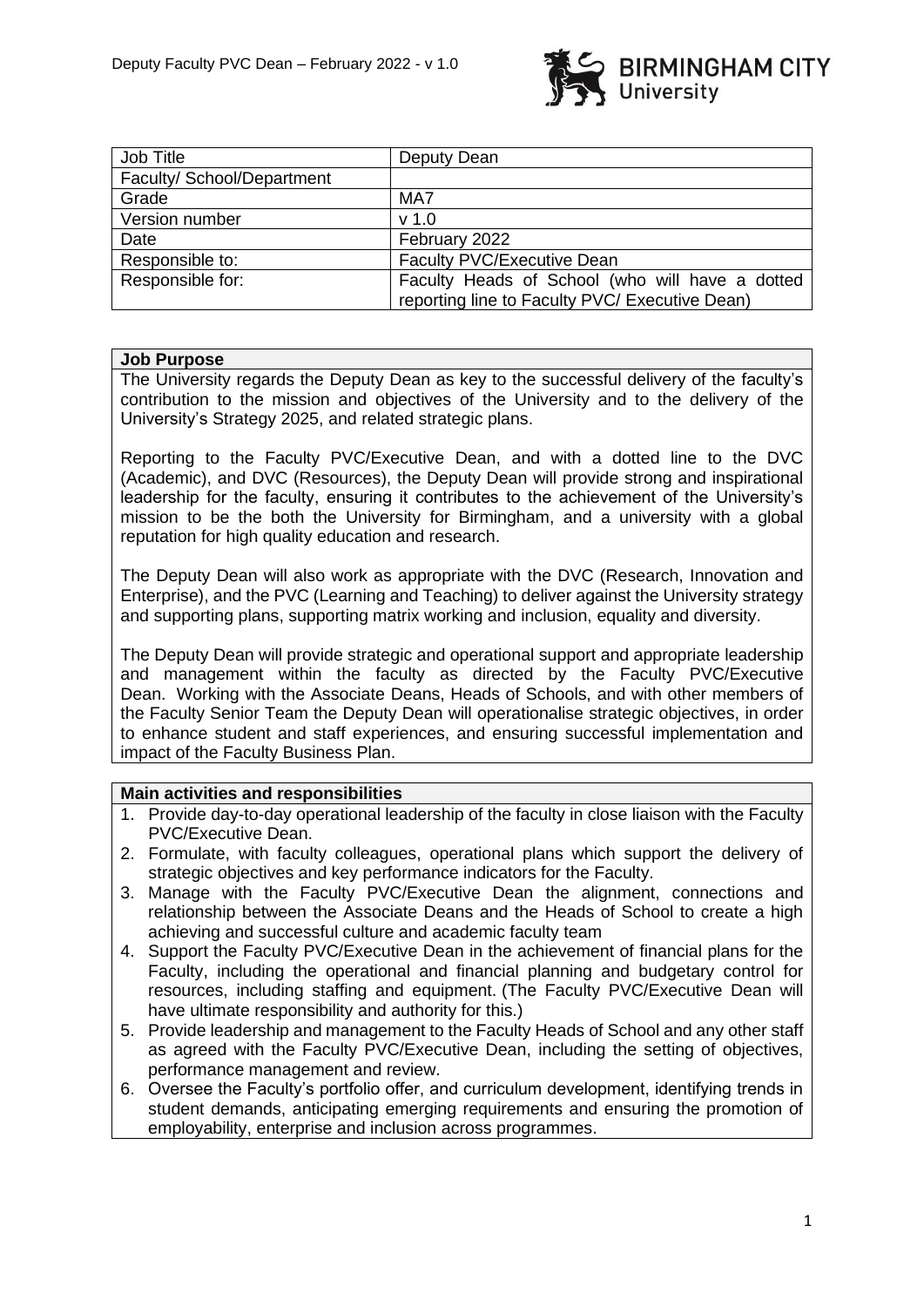

- 7. Lead on the student recruitment strategy for the Faculty, in association with relevant central services, including target setting and their delivery in line with University Strategy and KPIs.
- 8. Provide oversight of international student recruitment, working with the International Office to attract overseas students to meet student recruitment targets, and with the Apprenticeship and Partnership Unit to deliver high quality partnership activity at home and overseas.
- 9. Responsible for Faculty leadership on branding and marketing, working closely with the Marketing and Communications professional service department to achieve student recruitment targets.
- 10. Work with the Faculty Senior Team to drive forward the provision of an excellent student experience across the Faculty, overseeing the delivery and evaluation of the faculty's Access and Participation Plan (APP).
- 11. Play a leading role in the validation of new programmes and continuous improvement initiatives for existing course provision across the faculty. Be a strategic link with Learning Enhancement for Quality issues.
- 12. Embed a culture of continuous improvement and innovation within the faculty, proactively seeking opportunities to innovate across the spectrum of learning and teaching, including the use of digital technologies, research, and academic enterprise.
- 13. Strengthen research links between teams and the wider University, encouraging interdisciplinary research initiatives, including STEAM, and enabling research informed research and enterprise activity that impacts positively on student learning.
- 14. Provide strong leadership to academics within the faculty developing a culture of ownership and accountability and maximizing people potential.
- 15. Ensure appropriate allocation of workloads within the faculty, developing and embedding appropriate utilisation of the University's academic workload planning processes/tools and the associated management information outputs.
- 16. Work closely with the Faculty PVC/Executive Dean and Heads of School to identify, create and exploit new opportunities in order to secure additional income streams and new areas of teaching, research, international or commercial activities.
- 17. Maintain own academic standing and authority as appropriate, through teaching, research and scholarly activities, and maintain an external profile. Engage with relevant national and international debates and with professional institutes, practitioner societies and governmental committees.
- 18. Represent the Faculty on relevant internal and external committees, networks and working groups, chairing these meetings where appropriate.
- 19. Support and facilitate communication channels across the faculty for both staff and students.
- 20. Where appropriate, lead on designated cross-University activity and initiatives.
- 21. Undertake any other duties as appropriate to the role and agreed with the Faculty PVC/Executive Dean including Deputising for the Faculty PVC/Executive Dean as required.

# **Additional Key Requirements:**

### **Managing people and resources**

Provide leadership and management to the Faculty's Heads of School.

Lead and manage own projects with overall responsibility for the organising and deployment of resources within own areas of responsibility.

Undertake regular appraisal reviews of staff as appropriate, ensuring clear performance expectations and supporting personal development plans are agreed, as well as encouraging the continuous professional development of staff within area of responsibility.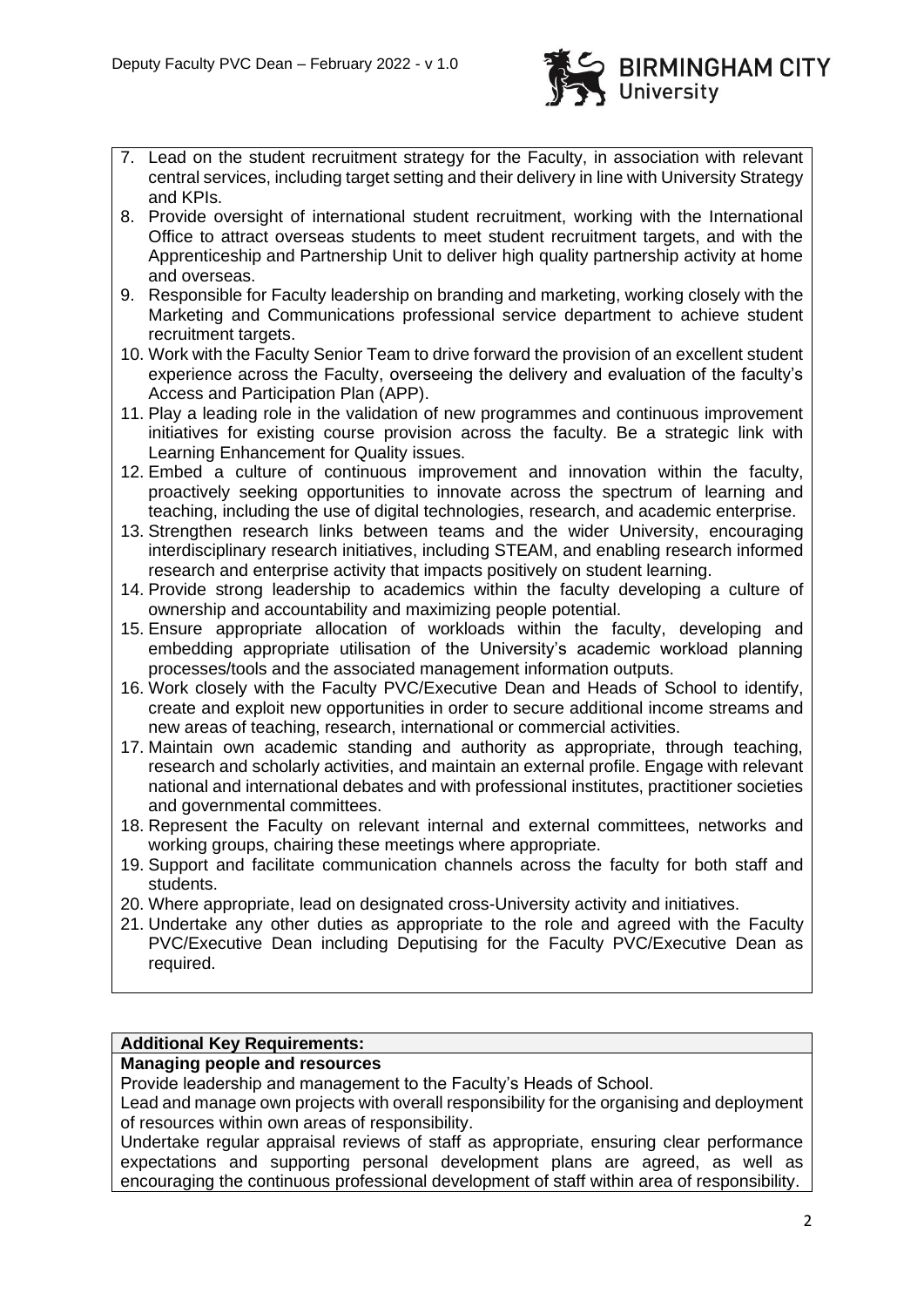

Manage devolved budgets.

### **Communication**

Create and maintain strong and influential working relationships at all levels within the University and externally.

Act as a spokesperson and representative of the University within key external networks. Be routinely involved in complex and important negotiations internally and with external bodies.

## **Teamwork and collaborative working**

Work with the Faculty PVC/Executive Dean to develop and communicate a clear vision of the Faculty's strategic direction.

Ensure the delivery of Faculty plans underpinning the University strategy.

Develop and lead major external partnerships and collaborations and foster interdisciplinary team working.

Promote a collegiate approach and develop team spirit and team coherence.

### **Initiative, problem solving and decision making**

Supporting the Faculty PVC/Executive Dean to determine and manage the allocation of resources within the Faculty.

As a member of the Faculty's Senior Team, make strategic decisions on Faculty plans and objectives.

Contribute to the strategic direction of the University through participation in University Committees etc.

Lead the development of new and creative approaches to achieve strategic goals. Initiate new and original solutions to problems.

### **Work environment**

Exercise overall responsibility for health and safety in own areas of responsibility. Ensure that appropriate risk management processes are operational.

### **Person Specification**

- 1. Proven ability to provide clear and effective leadership to the faculty, promoting a sense of collegiality and ambition, encouraging productivity to ensure that the key aims, and objectives of the University's various relevant strategies are embedded and realised within the Faculty in a coherent and consistent way.
- 2. Sustained record of effective strategic leadership in academic practice and academic development as a key contribution to a high-quality student learning experience.
- 3. Sound knowledge and understanding of the changing regulatory environment including OfS, DfE, HO, UKVI, EPAS, Ofsted and their implications for quality assurance and quality enhancement for academic and professional practice. In addition, experience and understanding of other relevant professional, statutory and regulatory body requirements is essential.
- 4. Extensive knowledge and understanding of appropriate methods for teaching, learning and assessment; how students learn; the use and value of appropriate learning technologies; employability; student satisfaction and engagement; and methods for evaluating the effectiveness of teaching
- 5. Ongoing engagement in continuing professional development in subject / discipline and in pedagogy, incorporating research, scholarship and/or the evaluation of professional practices. Successful co-ordination, support, supervision management and/or mentoring of others (whether individuals and/or teams).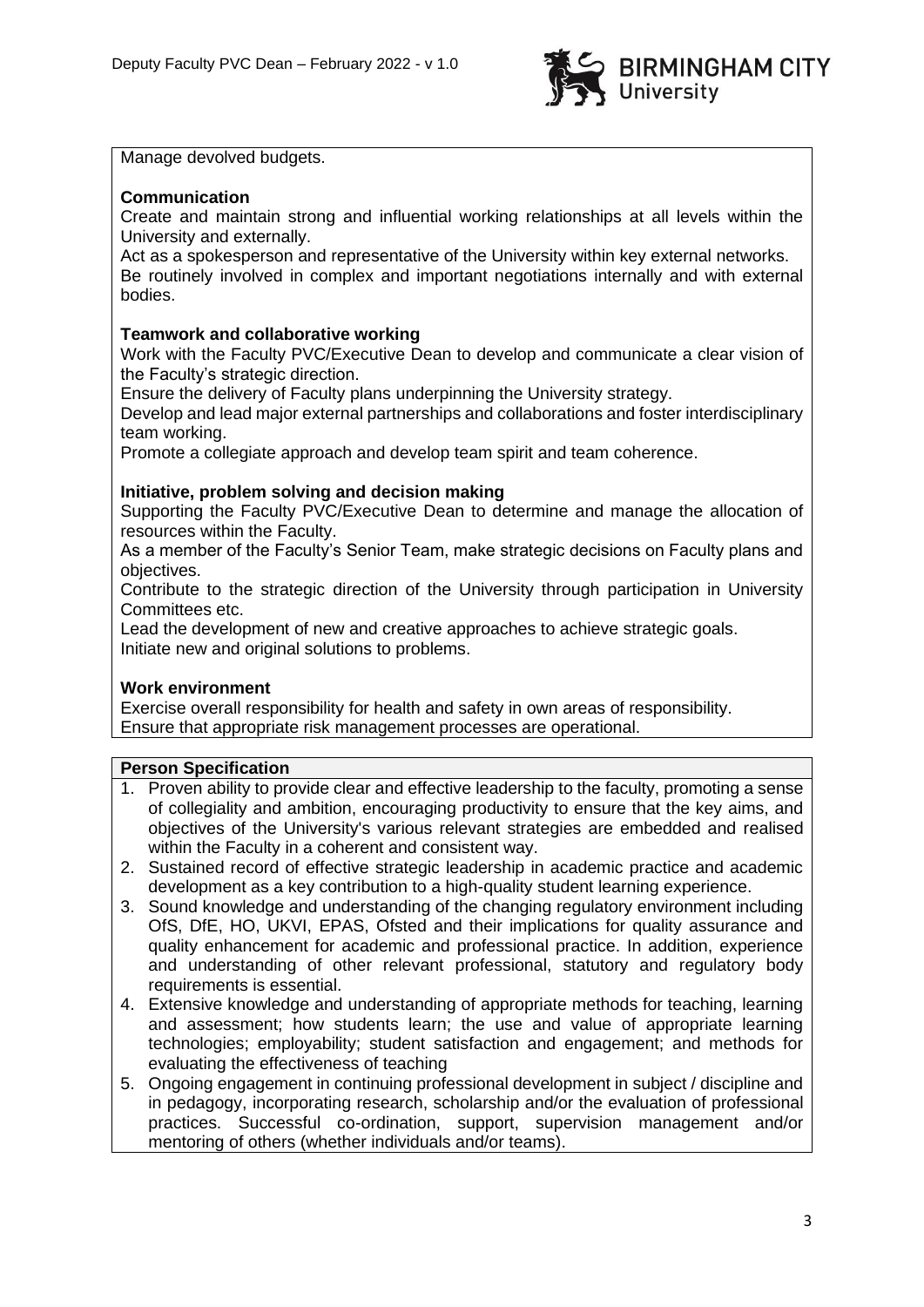

- 6. Knowledge and awareness of the broad context of research in Higher Education and government policy in the UK and the current and forthcoming challenges and opportunities it presents.
- 7. Significant experience of people management, budgetary control, curriculum and programme development and allocation of resources.
- 8. Commitment to a strong and robust inclusion, equality and diversity agenda in all aspects of teaching, education and the student experience.
- 9. Strong interpersonal, communication and team working skills.
- 10. Ability to contribute and potentially lead other University wide projects as appropriate.
- 11. A willingness to undertake further training and personal development as appropriate and to adopt new procedures as and when required

#### *Professional Status*

- 12. Doctoral level qualification in a relevant or cognate discipline is not essential, but is desirable.
- 13. Principal Fellowship under the Advance HE's UK Professional Standards Framework (PSF) is not essential, but is desirable.
- 14. Professorial status, or the eligibility to be awarded professorial status upon appointment is desirable.
- 15. Research active, and research engaged with evidence of external contribution to discipline and knowledge creation.

*In addition, the following specialist expertise, skills and experience is desirable:*

- 16. Experience of successful interaction between Higher Education, industry or commerce, research and professional bodies.
- 17. External examining experience.
- 18. Involvement with external quality assurance agencies.
- 19. Successful incorporation of subject and/or pedagogic research as part of an integrated approach to academic practice.
- 20. Experience of working with collaborative, validated and franchised programmes.
- 21. Successful engagement in the design and delivery of continuing professional development in relation to teaching, learning, assessment, scholarship and related academic or professional practice.

#### **Special requirements**

Able to undertake duties at different premises including any University campus as required. National and international travel will be necessary from in order to attend conferences and events and effectively represent the University in key professional networks.

Expected to work outside of normal office hours as required.

All academic staff are expected to engage in activities associated with promotion, marketing and public outreach of the subject area.

# **Expectations of all staff**

### **Professional standards**

All staff employed by Birmingham City University are expected to exhibit high professional standards which promote and demonstrate the University's core values.

In addition, Associate Deans are expected to be an active ambassador for the University and proactively identify ways to enhance the University's collective reputation.

### **Equal Opportunities**

At Birmingham City University we are proud to be an equal opportunities employer. All staff are expected to understand and enact the University's commitment to ensuring equality,